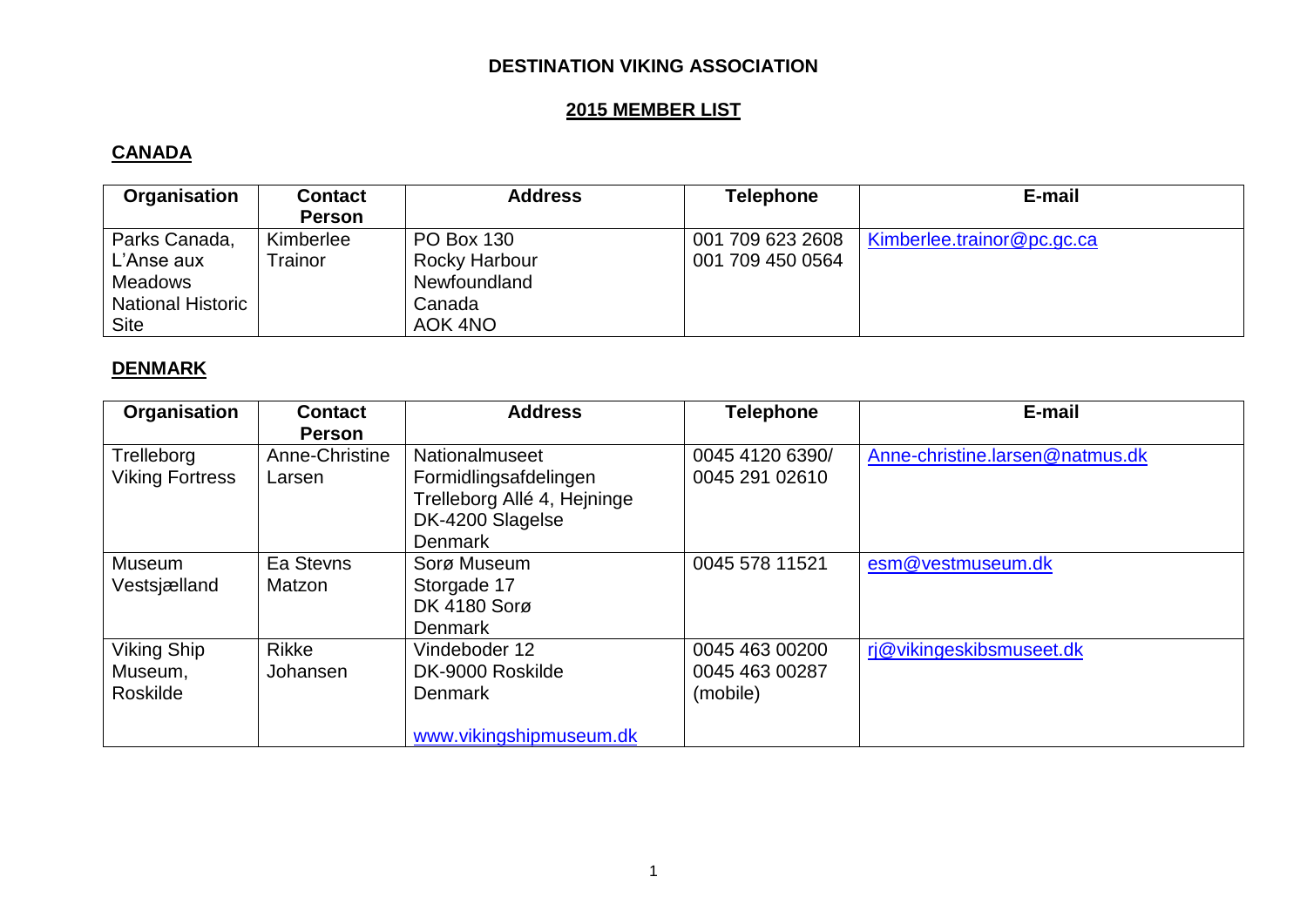| <b>Estdansk</b><br><b>Turisme</b> | Sanne<br>Jakobsen                | Banegårdspladsen 1<br>4700 Nastred<br><b>Denmark</b><br>www.visiteastdenmark.com | 0045 548 61378<br>0045 607 49772 | sanne@visiteastdenmark.com<br>iv@visiteastdenmark.com |
|-----------------------------------|----------------------------------|----------------------------------------------------------------------------------|----------------------------------|-------------------------------------------------------|
| Sagnlandet<br>Lejre               | Lars Holten                      | Scangealleen 2<br>DK-4320<br><b>Denmark</b><br>www.sagnlandet.dk                 | 0045 464 80878                   | cah@sagnlandet.dk                                     |
| Frederikssund<br>Vikingespil      | Jesper<br>Wittenberg             | Havnegade 5A<br>DK-3600 Frederikssund<br><b>Denmark</b><br>www.vikinespil.dk     | 0045 429 69596                   | info@vikingespil.dk                                   |
| Oresund Event<br>Center (OEC)     | Annemette<br>Harding<br>Sørensen | Nørregade 7b<br>1165 København K<br><b>Denmark</b><br>www.oresundeventcenter.com | 0045 335 57482<br>0045 206 76502 | ahs@oresundeventcenter.com                            |
| Danmark Bliver<br>Til             | Mari Nygaard<br>Schmidt          | Skolewej 12<br>4330 Hvalsø<br><b>Denmark</b><br>www.danmarkblivertil.dk          | 0045 2156 2441                   | mnys@lejre.dk                                         |

# **FINLAND**

| Organisation   | <b>Contact Person</b> | Address                          | Telephone        | E-mail                     |
|----------------|-----------------------|----------------------------------|------------------|----------------------------|
| Rosala         | Wilsor<br>Paula       | 25950<br><b>Bengtskär Rosala</b> | 0035 8503 674455 | ∟paula.Wilson@bengtskar.fi |
| Vikingacentrum |                       | ∽ınlano                          |                  |                            |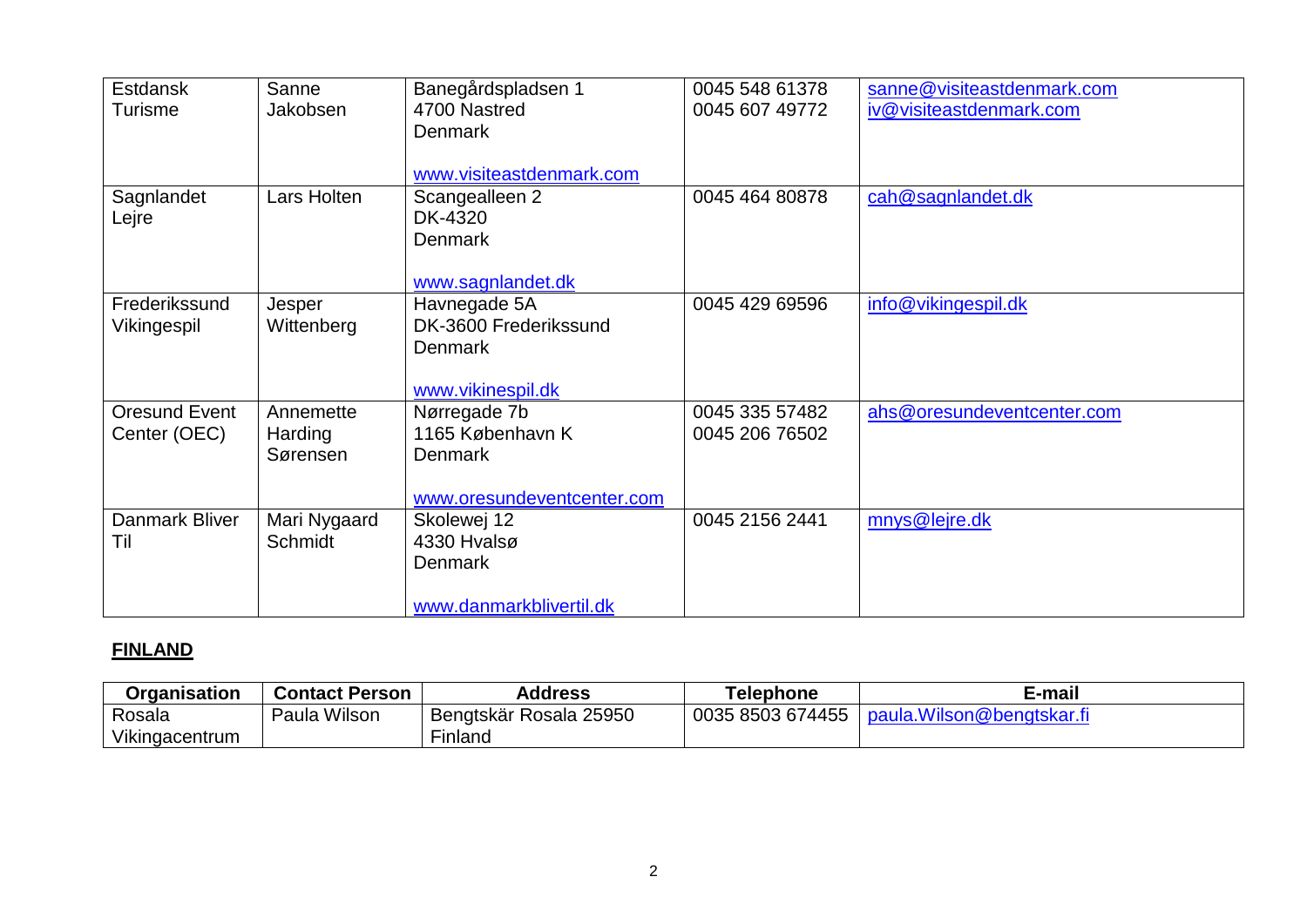# **FRANCE**

| Organisation      | <b>Contact</b>     | <b>Address</b>               | <b>Telephone</b> | E-mail                    |
|-------------------|--------------------|------------------------------|------------------|---------------------------|
|                   | <b>Person</b>      |                              |                  |                           |
| L'Association les | Pascale            | 568 Route Departementale 515 | 0033 231 524090  | Lesvikingsan911@gmail.com |
| Vikings an 911    | Crochemore/        | Domaine de Beauregard        | 0033 610 092705  | Pascale.cr@wanadoo.fr     |
|                   | <b>Ben Baillie</b> | 14200 Hérouville Saint Clair | (Pascale Mobile) | Benbaillie45@hotmail.com  |
|                   |                    | <b>Normandy France</b>       |                  |                           |

### **GREENLAND**

| Organisation      | <b>Contact</b> | <b>Address</b>                                                               | <b>Telephone</b>       | E-mail              |
|-------------------|----------------|------------------------------------------------------------------------------|------------------------|---------------------|
|                   | <b>Person</b>  |                                                                              |                        |                     |
| <b>Brattahlid</b> | Edda Lyberth   | Greenlanders<br>Edda Lyberth<br><b>Box 373</b><br>3920 Qagortog<br>Greenland | 0029 959 7655<br>(mob) | liberty@greennet.gl |

# **ICELAND**

| Organisation             | <b>Contact Person</b> | <b>Address</b>    | <b>Telephone</b> | E-mail               |
|--------------------------|-----------------------|-------------------|------------------|----------------------|
| Iceland Saga             | Rögnvaldur            | Erluhrann 4       | 0035 4693 2915   | rognvaldur@rrf.is    |
| <b>Trail Association</b> | Guðmundsson           | 220 Harnarfjörbur |                  |                      |
|                          |                       | Iceland           |                  |                      |
| <b>Þingvellir</b>        | Einar                 | 801 Selfoss       | 0035 482 2695    | einar@thingvellir.is |
| <b>National Park</b>     | Sæmundsen             | Iceland           |                  |                      |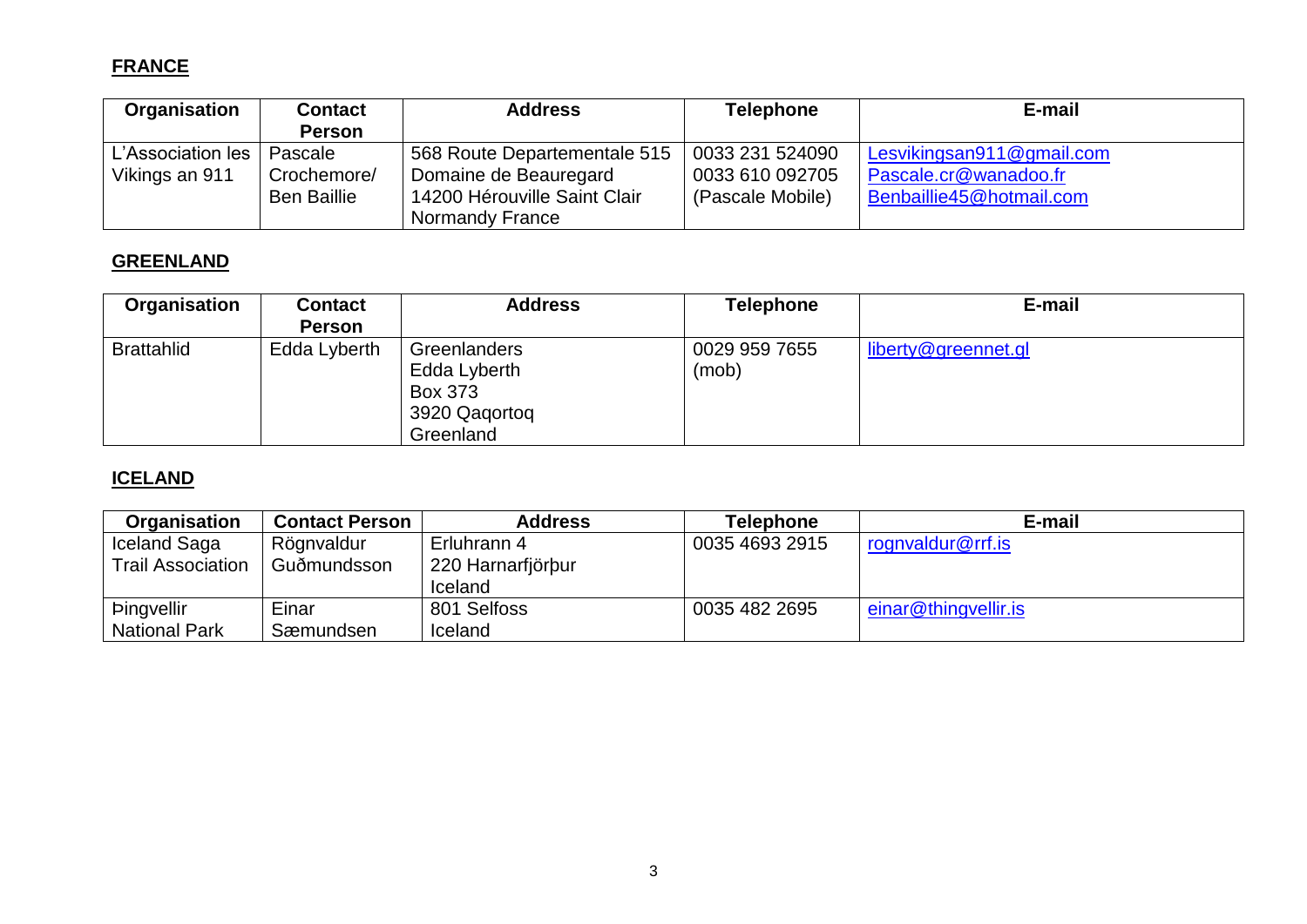#### **IRELAND**

| Organisation     | <b>Contact Person</b> | <b>Address</b>          | <b>Telephone</b> | E-mail                      |
|------------------|-----------------------|-------------------------|------------------|-----------------------------|
| Waterford        | Eamonn                | The Bishop's Palace     | 0035 351 304500/ | emceneaney@waterfordcity.ie |
| Museum of        | McEneaney             | The Mall                | 0035 872 515080  |                             |
| <b>Treasures</b> |                       | Waterford               | (mob)            |                             |
|                  |                       | Ireland                 |                  |                             |
| <b>Dublinia</b>  | Denise Brophy         | <b>St Michaels Hill</b> | 0035 316 794611/ | denisebrophy@eircom.net     |
|                  |                       | <b>Christ Church</b>    | 0035 387 2054275 |                             |
|                  |                       | <b>Dublin</b>           | (mob)            |                             |
|                  |                       | Ireland                 |                  |                             |
| Dublin City      | Ruth Johnson/         | Archaeology & Heritage  | 00353 222 3824   | archaeology@dublincity.ie   |
| Council          | <b>Charles Duggan</b> | Office                  |                  |                             |
|                  |                       | Block 3, Floor 3        |                  |                             |
|                  |                       | <b>Civic Offices</b>    |                  |                             |
|                  |                       | <b>Wood Quay</b>        |                  |                             |
|                  |                       | Dublin 8                |                  |                             |
|                  |                       | Ireland                 |                  |                             |

# **ISLE OF MAN**

| <b>Organisation</b>  | <b>Contact Person</b> | Address                | <b>Telephone</b> | E-mail                       |
|----------------------|-----------------------|------------------------|------------------|------------------------------|
| <b>Manx National</b> | Edmund<br>Southworth  | Douglas<br>Isle of Man | 0044 1624 648006 | Edmund.southworth@mnh.gov.im |
| Heritage             |                       | IM1 3LY                |                  |                              |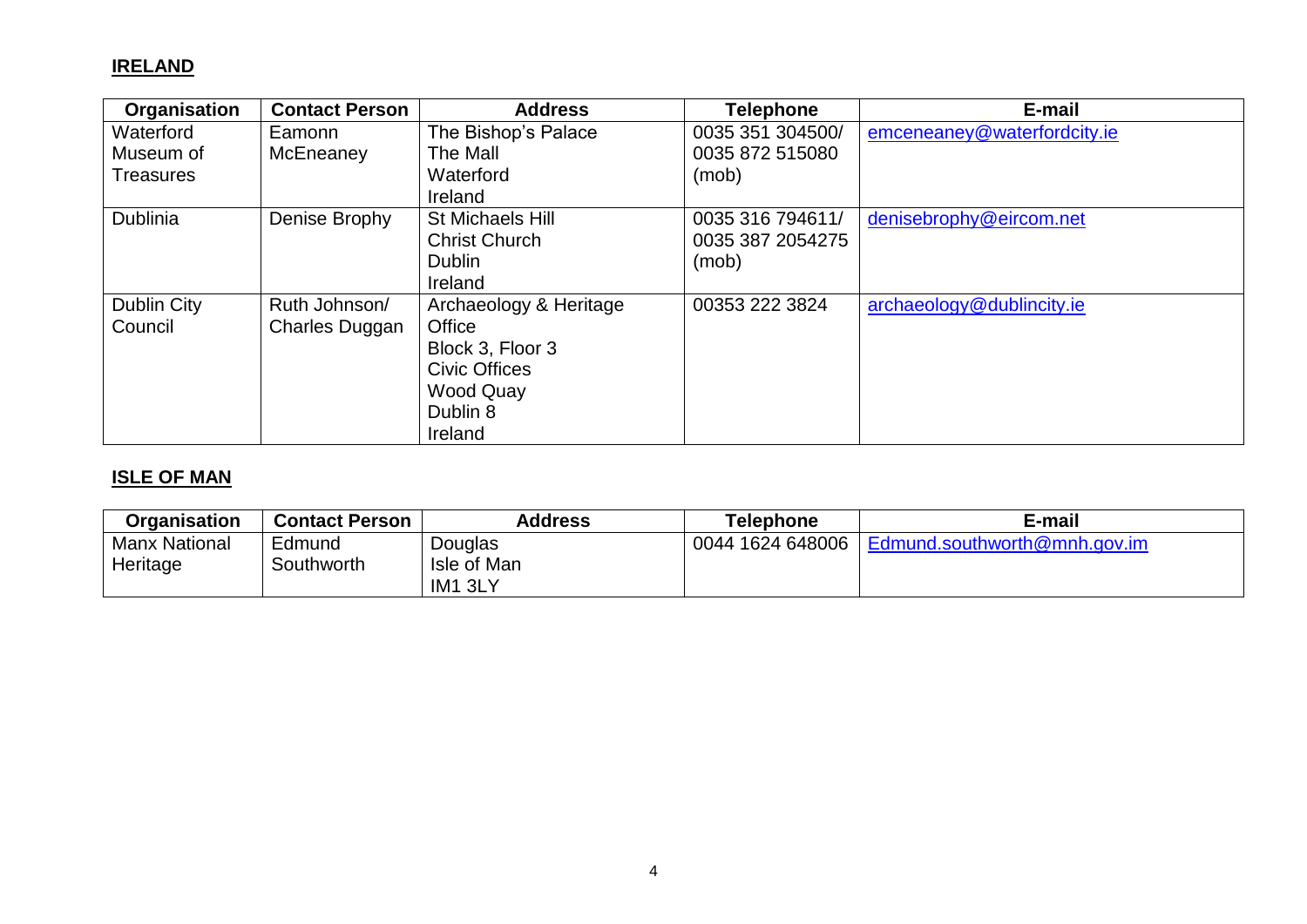### **NETHERLANDS**

| Organisation                                                     | <b>Contact</b><br><b>Person</b> | <b>Address</b>                                      | <b>Telephone</b> | E-mail                  |
|------------------------------------------------------------------|---------------------------------|-----------------------------------------------------|------------------|-------------------------|
| Stichting Weg<br>van de Vikingen<br>(Dutch Viking<br>Foundation) | B.J.M.<br><b>Burghout</b>       | Havenweg 1<br>1779 XT Den Oever<br>The Netherlands  | 0031 227 510467  | info@vikingen.nl        |
| Archeon                                                          | Jack Veldman                    | Archeon Archeonlaan<br>1-2048 ZB<br>The Netherlands | 0031 654 971341  | Jack.veldman@archeon.nl |

# **NORWAY**

| Organisation                                        | <b>Contact</b><br><b>Person</b> | <b>Address</b>                                   | <b>Telephone</b>                 | E-mail                                                   |
|-----------------------------------------------------|---------------------------------|--------------------------------------------------|----------------------------------|----------------------------------------------------------|
| Sør-Troms<br><b>Museum</b>                          | Ole Furset                      | Trondesnesv. 122<br>9405 Harstad<br>Norway       | 0047 770 18380                   | ole.j.furset@stmu.no                                     |
| Rogaland<br><b>County Council</b>                   | Geir Sør<br>Reime               | <b>PO Box 130</b><br>NO-4001 Stavanger<br>Norway | 0047 515 16855                   | gsr@rogfk.no                                             |
| Avaldsnesprojekt<br>tet Nordvegen<br>Historiecenter | Marit<br>Synnøve Vea            | Kong Augvaldsvg 103<br>4263 Avaldsnes<br>Norway  |                                  | avaldsnes@karmoy.net                                     |
| Museum Nord,<br>Lofotr Viking<br>Museum             | <b>Marion Fielde</b><br>Larsen  | Prestegårdsveien 59<br>N-8360 Bøstad<br>Norway   | 0047 7615 4000<br>0047 4043 7932 | Marion.fjelde.larsen@lofotr.no<br>vikingmuseet@lofotr.no |
| "Vikingveien" i<br>Vestfold                         | Per<br>Klevstrand               | Snekkestadveien 34<br>3080 Holmestrand<br>Norway | 0047 9402 1912<br>0047 9402 1912 | per.klevstrand@rezultat.no                               |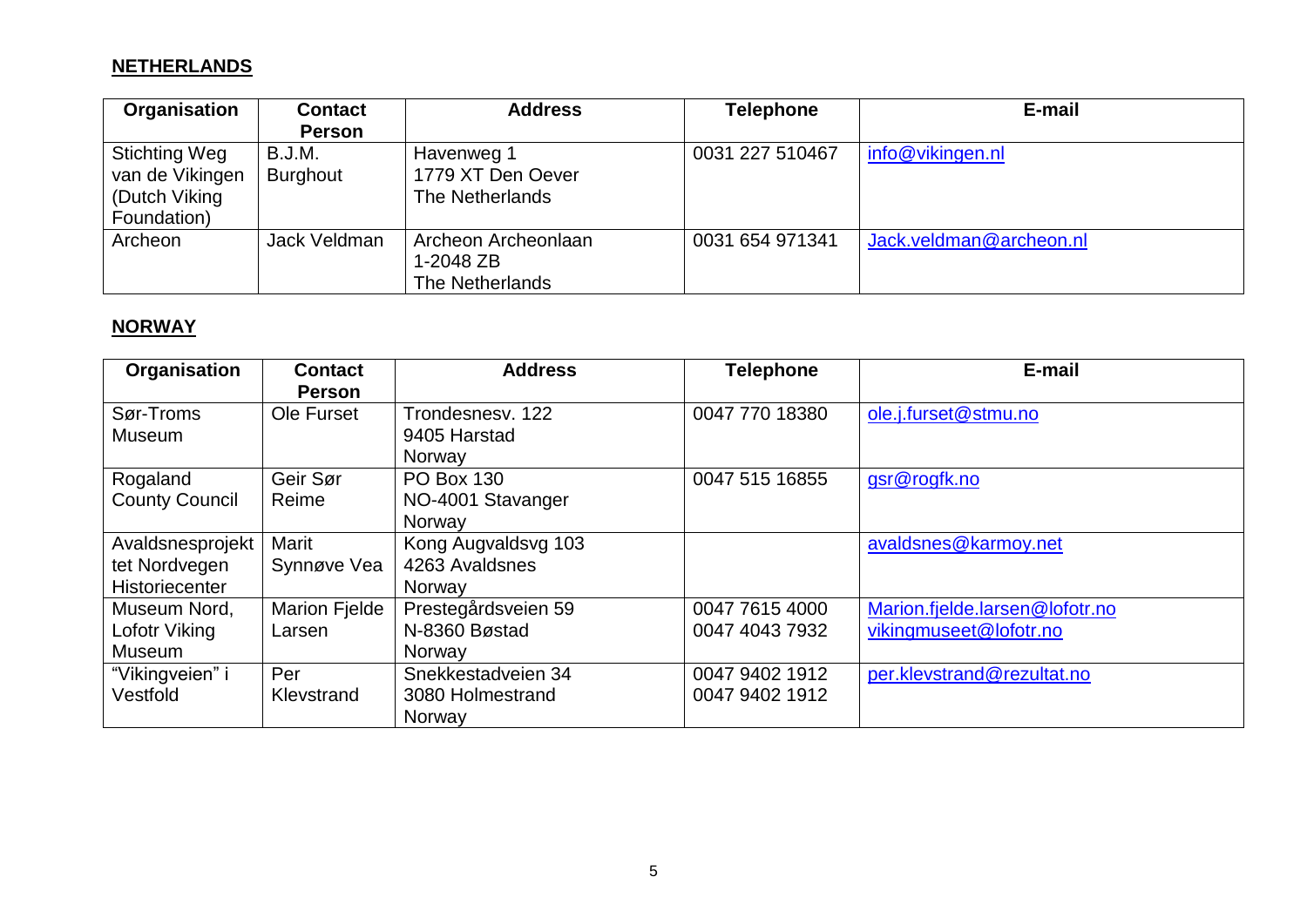| <b>TUNE Viking</b> | <b>Carl Henrik</b><br>Lampe | Sørkedalsveien 11 g<br>0369 Oslo<br>Norway | 0047 975 65126 | chl@tuneviking.com |
|--------------------|-----------------------------|--------------------------------------------|----------------|--------------------|
| Musea i Sogn og    | Franziksa                   | Kvernsteinsenter N-6957                    | 0047 458 71940 | post@kvernstein.no |
| Fjordane, Norsk    | Rüttimann                   | Hyllestad                                  |                |                    |
| Kvernsteinsenter   |                             | Norway                                     |                |                    |

### **POLAND**

| <b>Organisation</b> | <b>Contact</b> | <b>Address</b>  | Telephone       | E-mail            |
|---------------------|----------------|-----------------|-----------------|-------------------|
|                     | Person         |                 |                 |                   |
| Jomsborg            | Stanislaw      | Pawlowska 2     | 0048 508 388371 | einar@jomsborg.pl |
| <b>Vikings Hird</b> | Kazimierz      | 05-092 Tomianki |                 |                   |
|                     | Wdowczyk       | Poland          |                 |                   |

# **RUSSIA**

| Organisation      | <b>Contact</b> | <b>Address</b>              | <b>Telephone</b> | E-mail           |
|-------------------|----------------|-----------------------------|------------------|------------------|
|                   | <b>Person</b>  |                             |                  |                  |
| Agency of         | Alexey         | 125040, Verhnyaya Street 34 | 007495 5895441   | luch@ratobor.com |
| <b>Historical</b> | Ovcharenko     | <b>MOSCOW</b>               | 07925 5067914    |                  |
| Projects          |                | Russia                      |                  |                  |
| "Ratobortsy"      |                |                             |                  |                  |

### **SPAIN**

| Organisation    | <b>Contact</b> | <b>Address</b>                | <b>Telephone</b> | E-mail                                 |
|-----------------|----------------|-------------------------------|------------------|----------------------------------------|
|                 | <b>Person</b>  |                               |                  |                                        |
| Concello de     | Alberto García | Rúa do Concello 6             | 0034 986546014   | alberto.catoira@eidolocal.es           |
| Catoira         | García         | 36612 Catoira (Pontevedra)    |                  | pancho.candela.1944@gmail.com          |
|                 |                | Spain                         |                  | (Francisco Candela)                    |
| Axencia Turismo | Laura          | Praza de Mazarelos, 15        | 0034 9815 46373  | Laura.gonzalez-dopeso.portela@xunta.es |
| de Galicia      | González-      | 15703 Santiago de Compostela  |                  |                                        |
|                 | Dopeso         | A Coruña                      |                  |                                        |
|                 | Portela        | Spain                         |                  |                                        |
| Taranis         | Jesús Paton    | Ronda das Fontinas 205, 27002 | 0034 649169918   | jesusiglesias@grupotaranis.com         |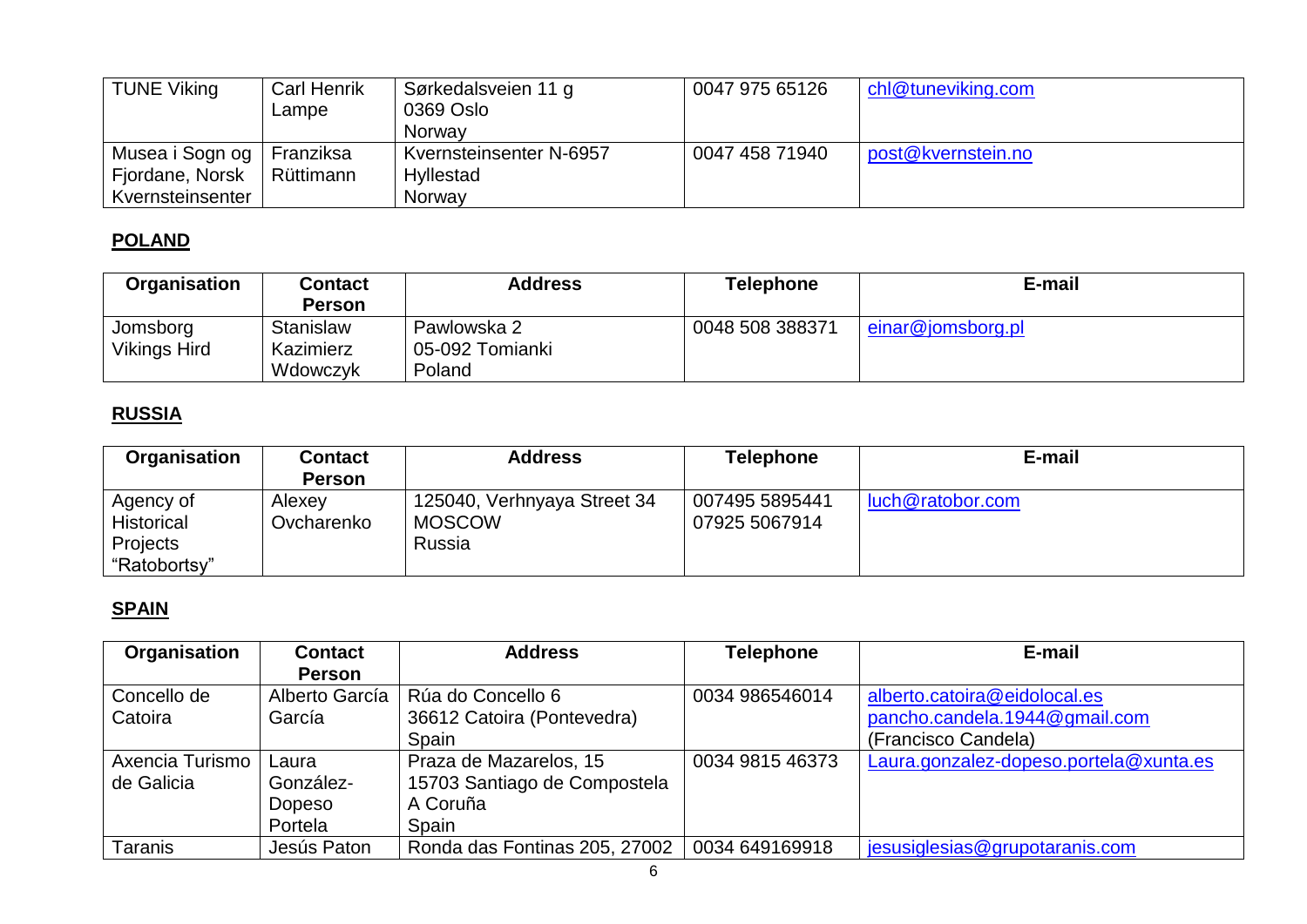| -<br>Recreacion | Lugo<br>. . |  |
|-----------------|-------------|--|
| Cultural        | Spain       |  |
| Histórica SLL   |             |  |

### **SWEDEN**

| <b>Organisation</b>                             | <b>Contact</b><br><b>Person</b>                         | <b>Address</b>                                                          | <b>Telephone</b>                               | E-mail                                              |
|-------------------------------------------------|---------------------------------------------------------|-------------------------------------------------------------------------|------------------------------------------------|-----------------------------------------------------|
| Vikingagården<br>Gunnes gård                    | <b>Gun Bjurberg</b>                                     | Ryttargatan 270<br>194 71 Upplands Vasby<br>Sweden                      | 0046 859 084928                                | gun.bjurberg@upplandsvasby.se                       |
| Fotevikens<br><b>Museum</b>                     | Björn M<br><b>Buttler</b><br>Jakobsen                   | Museievägen 24<br>23621 Hölleviken<br>Sweden                            | 0046 7076 20612                                | bmj@foteviken.se                                    |
| Runriket/The<br>Rune Kingdom                    | Lina Browall<br>Eleonor Åberg<br>(Vallentuna<br>kommun) | <b>Täby Municipality</b><br>Kulturenheten<br>183 80 Täby<br>Sweden      | 0046 85555 9325<br>0046 76643 9325<br>(mob)    | lina.browall@taby.se<br>eleonor.aberg@vallentuna.se |
| Trelleborgs<br>kommuns<br><b>Utvecklings AB</b> | Petra<br>Strandberg                                     | Rådhuset<br>23183 Trelleborg<br>Sweden<br>www.soderslatt.com/trelleborg | 0046 410 733175<br>0046 708 817175<br>(mobile) | Petra.strandberg@trelleborg.se                      |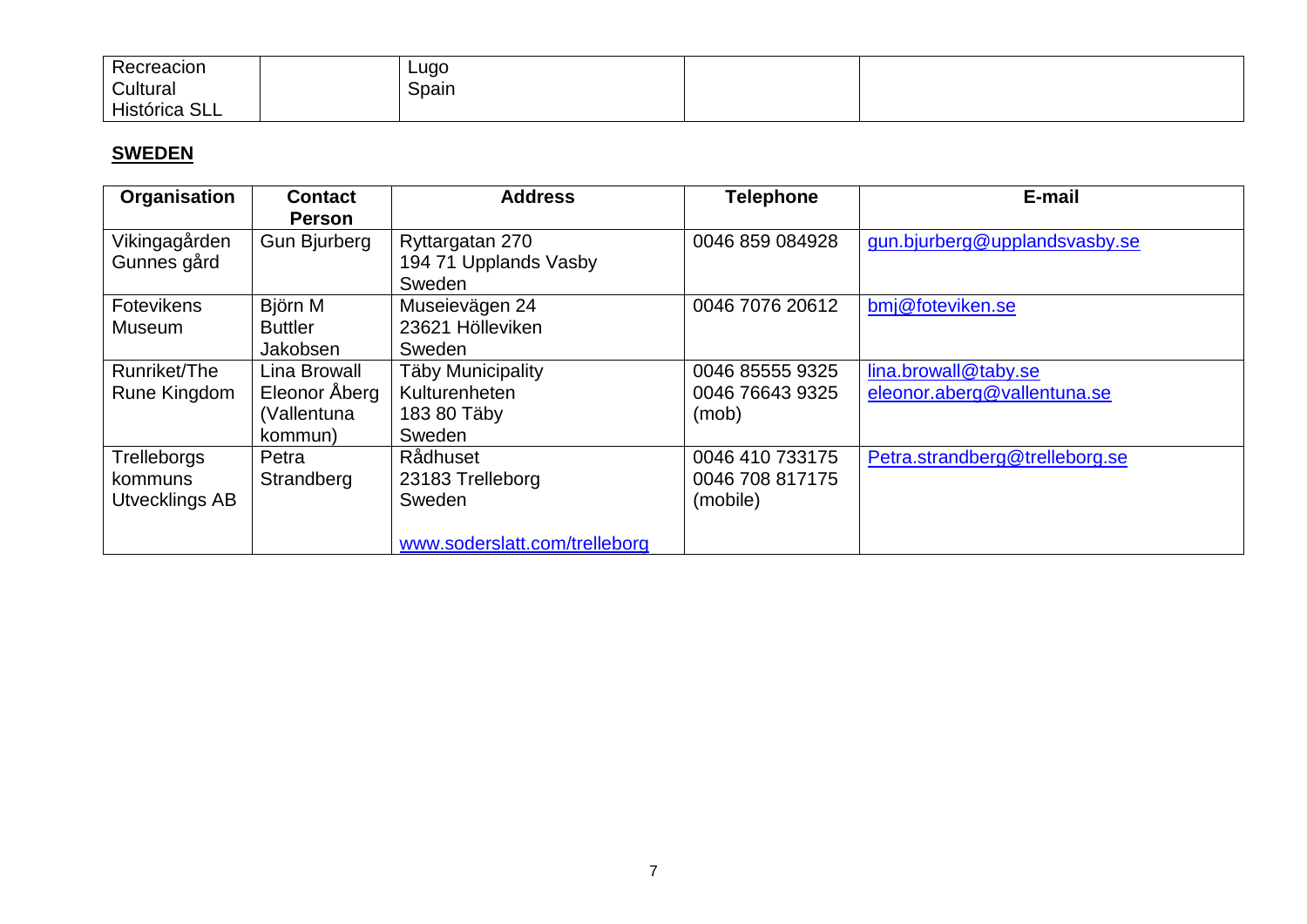| Trelleborgen | Katri<br>Johansson | Trelleborgen V.Vallgatan 6<br>23164 Trelleborg<br>Sweden<br>www.trelleborg.se/trelleborgen | 0046 410 733034 | Katri.johansson@trelleborg.se |
|--------------|--------------------|--------------------------------------------------------------------------------------------|-----------------|-------------------------------|
| VikingaTider | ∟otta Jonson       | Ådalsvägen 18<br>246 35 Löddeköpinge<br>Sweden                                             | 0046 467 06210  | lotta@vikingatider.se         |

### **UNITED KINGDOM**

| Organisation                             | <b>Contact</b><br><b>Person</b> | <b>Address</b>                                                                                             | <b>Telephone</b>                                 | E-mail                         |
|------------------------------------------|---------------------------------|------------------------------------------------------------------------------------------------------------|--------------------------------------------------|--------------------------------|
| Shetland<br><b>Amenity Trust</b>         | James<br><b>Moncrieff</b>       | Garthspool<br>Lerwick<br>Shetland<br>ZE1 0NY                                                               | 0044 1595 694688                                 | catrina@shetlandamenity.org    |
| The Centre for<br>Nordic Studies,<br>UHI | Andrew<br>Jennings              | University of the Highlands and<br><b>Islands</b><br><b>Kiln Corner</b><br>Orkney<br>KW151QX (for invoice) | 0044 1595 772<br>494                             | Andrew.jennings@nafc.uhi.ac.uk |
| Orkney Island<br>Council                 | Julie Gibson                    | c/o Archaeology Department<br><b>Orkney College Kirkwall</b><br>Orkney KW172PT<br>Scotland                 | +44 781 0187 523<br>(mob)<br>+44 1856 569341     | Julie.gibson@orkney.uhi.ac.uk  |
| York<br>Archaeological<br><b>Trust</b>   | Sarah Maltby                    | <b>JORVIK Viking Centre</b><br>Coppergate<br>York<br>YO1 9WT                                               | 0044 1904 543401<br>0044 7775 993861<br>(mobile) | smaltby@yorkat.co.uk           |